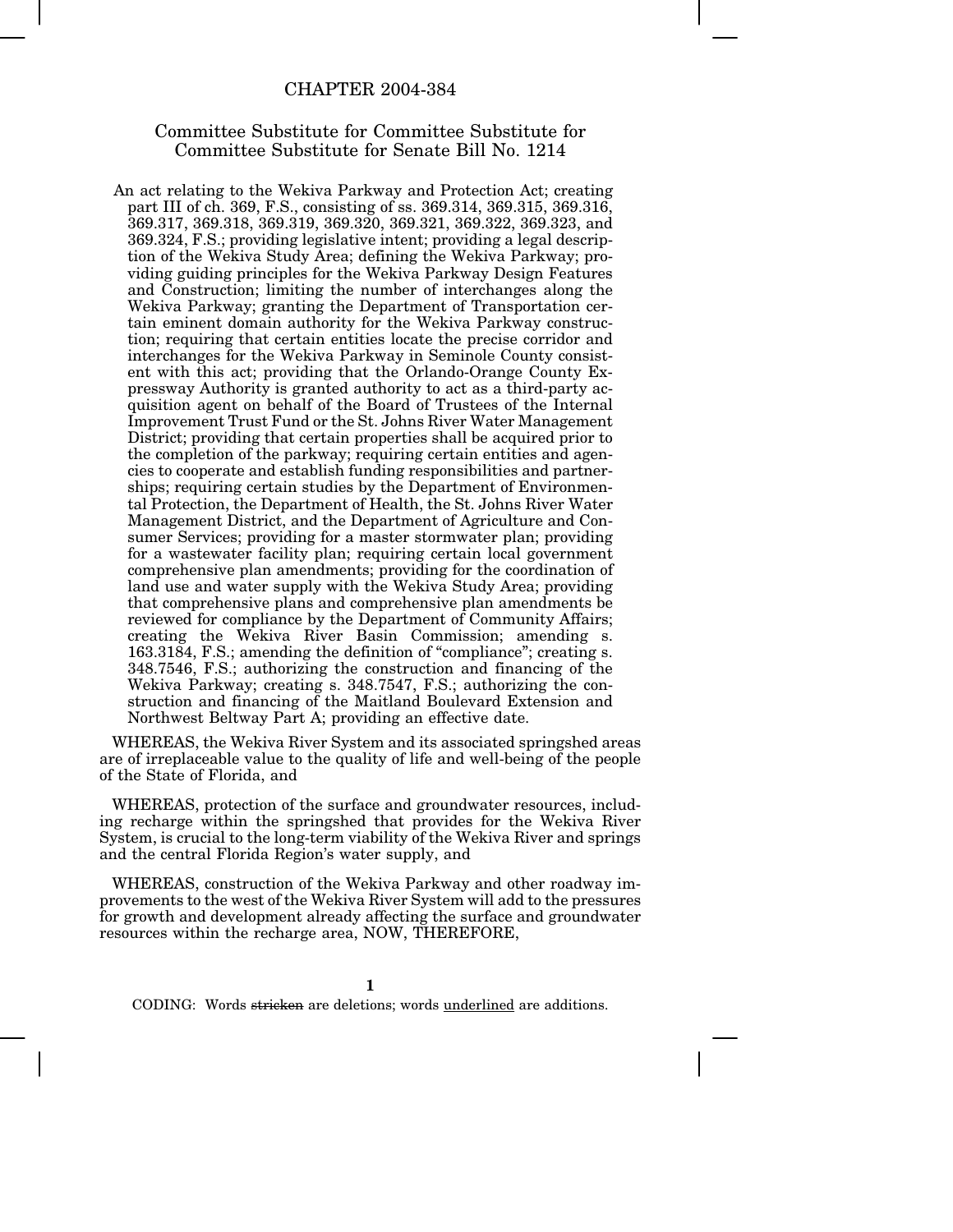Be It Enacted by the Legislature of the State of Florida:

Section 1. Part III of chapter 369, Florida Statutes, consisting of sections 369.314, 369.315, 369.316, 369.317, 369.318, 369,319, 369.320, 369.321, 369.322, 369.323, and 369.324, is created to read:

# PART III

Wekiva Parkway and Protection Act.

369.314 Short title.—This act may be cited as the "Wekiva Parkway Protection Act."

### 369.315 Intent.—

(1) The Legislature finds that, in general, Florida springs whether found in urban or rural settings, public parks, or private lands, are threatened by actual and potential flow reductions and declining water quality. As a result of climate patterns and population changes, over the past 30 years, many of Florida's springs have begun to exhibit signals of distress, including increasing nutrient loading and lowered water flow. The groundwater that feeds springs is recharged by seepage from the surface and through direct conduits such as sinkholes.

(2) The Legislature further finds that springs and groundwater once damaged by overuse can be restored through good stewardship, including effective planning strategies and best management practices to preserve and protect the spring and its springshed. Prudent land use planning decisions can protect and improve quality and quantity, as well as upland resources of a springshed. Managing land use types and their allowable densities and intensities of development, followed by specific site planning to further minimize impacts, rank as an important goal.

(3) It is the intent of the Legislature that the recommendations of the Wekiva River Basin Coordinating Committee as stated in its final report dated March 16, 2004, be taken and implemented as a whole to achieve the objective of improving and assuring protection of surface water and groundwater resources. Coordination of comprehensive plans and the Regional Water Supply Plan is important for protection of water resources and to promote the continuity of effective planning and development.

(4) It is not the intent of the Legislature to place an undue burden on local governments within the Wekiva Study Area. Any required Wekiva Study Area comprehensive plan amendments may be adopted in conjunction with other amendments not required by this part.

369.316 Wekiva Study Area.—The Wekiva Study Area is defined to include the following land: Begin at the northwest corner of Section 6, Township 18 South, Range 28 East, Lake County, Florida, said corner lying on the north line of Township 18 South; thence Easterly along said north line of Township 18 South to the northeast corner of Section 5, Township 18 South, Range 29 East; thence Southerly along the east line of said Section 5 to the northeast corner of Section 8, Township 18 South, Range 29 East; thence Southerly along the east line of said Section 8 to the northeast corner

**2**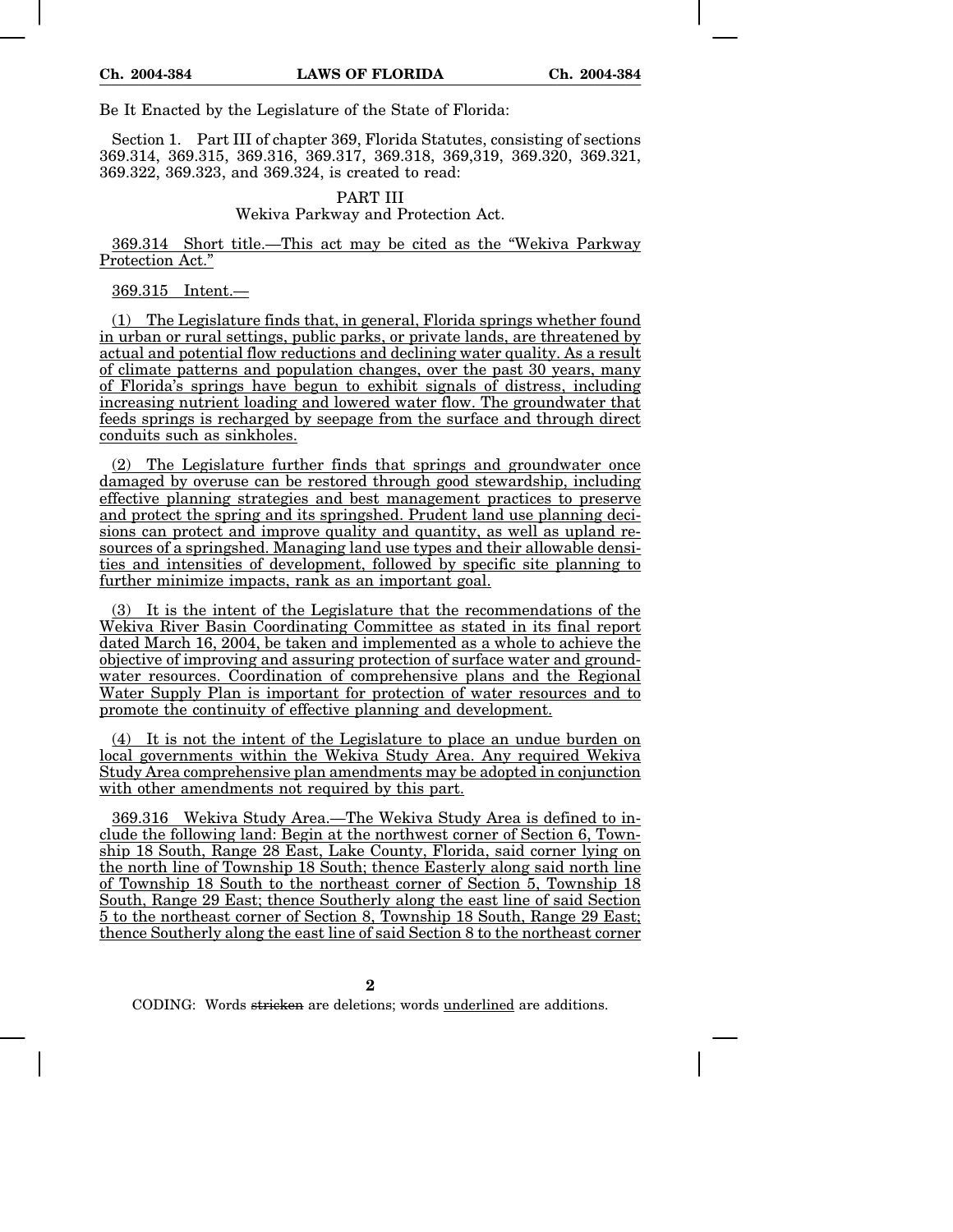of Section 17, Township 18 South, Range 29 East; thence Southerly along the east line of said Section 17 to the northeast corner of Section 20, Township 18 South, Range 29 East; thence Southerly along the east line of said Section 20 to the northeast corner of Section 29, Township 18 South, Range 29 East; thence Southerly along the east line of said Section 29 to the northeast corner of Section 32, Township 18 South, Range 29 East; thence Southerly along the east line of said Section 32 to the southeast corner thereof, said corner lying on the south line of Township 18 South; thence Easterly along the south line of said Township 18 South to an intersection with the east line of Range 29 East; thence Southerly along the east line of said Range 29 East to the southeast corner of Section 24, Township 21 South, Range 29 East; thence Westerly along the south line of said Section 24 to the southeast corner of Section 23, Township 21 South, Range 29 East; thence Westerly along the south line of said Section 23, to an intersection with the centerline of Interstate Highway No. 4; thence generally Southerly along the centerline of Interstate Highway No. 4 to an intersection with the south line of Section 13, Township 22 South, Range 29 East; thence Westerly along the south line of said Section 13 to the southeast corner of Section 14, Township 22 South, Range 29 East; thence Westerly along the south line of said Section 14 to the southeast corner of Section 15, Township 22 South, Range 29 East; thence Westerly along the south line of said Section 15 to the northeast corner of Section 21, Township 22 South, Range 29 East; thence Southerly along the east line of said Section 21 to an intersection with the centerline of State Road No. 50; thence Westerly along the centerline of said State Road No. 50 to the northeast corner of Section 30, Township 22 South, Range 28 East; thence Southerly along the east line of said Section 30 to the northeast corner of Section 31, Township 22 South, Range 28 East; thence Southerly along the east line of said Section 31 to the southeast corner thereof, said corner lying on the south line of Township 22 South; thence Westerly along said south line of Township 22 South to the northeast corner of Section 2, Township 23 South, Range 27 East; thence Southerly along the east line of said Section 2 to the northeast corner of Section 11, Township 23 South, Range 27 East; thence Southerly along the east line of said Section 11 to the southeast corner thereof; thence Westerly along the south line of said Section 11 to the southeast corner of Section 10, Township 23 South, Range 27 East; thence Westerly along the south line of said Section 10 to the southeast corner of Section 9, Township 23 South, Range 27 East; thence Westerly along the south line of said Section 9 to the Southeast corner of Section 8, Township 23 South, Range 27 East; thence Westerly along the south line of said Section 8 to the southeast corner of Section 7, Township 23 South, Range 27 East; thence Westerly along the south line of said Section 7 to the southwest corner thereof, said corner lying on the line of demarcation between Orange County and Lake County; thence generally Northerly and along said county line to the northeast corner of Section 12, Township 20 South, Range 26 East, said corner lying on the east line of Range 26 East; thence generally Northerly and along said east line of Range  $26$  East to the southeast corner of Section 24, Township 19 South, Range 26 East; thence Westerly along the south line of said Section 24 to the southeast corner of Section 23, Township 19 South, Range 26 East; thence Westerly along the south line of said Section 23 to the southwest corner thereof; thence Northerly along the west line of said Section 23 to the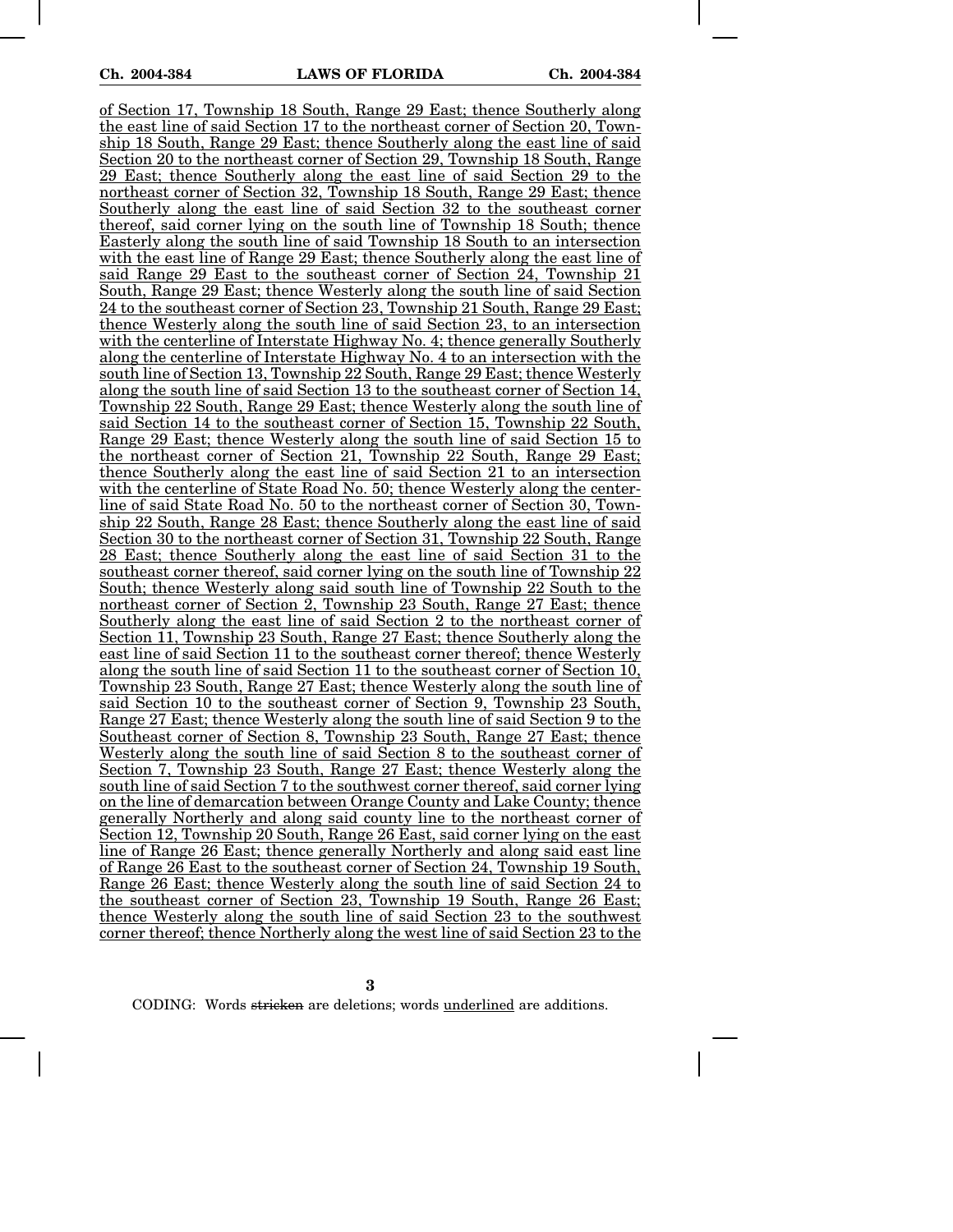southwest corner of Section 14, Township 19 South, Range 26 East; thence Northerly along the west line of said Section 14 to the southwest corner of Section 11, Township 19 South, Range 26 East; thence generally Northeasterly to the southwest corner of Section 1, Township 19 South, Range 26 East; thence generally Northeasterly to the southwest corner of Section 31, Township 18 South, Range 27 East; thence generally Northeasterly to the southwest corner of Section 29, Township 18 South, Range 27 East; thence generally Northeasterly to the northwest corner of Section 28, Township 18 South, Range 27 East; thence Easterly along the north line of said Section 28 to the northwest corner of Section 27, Township 18 South, Range 27 East; thence Easterly along the north line of said Section 27 to the northwest corner of Section 26, Township 18 South, Range 27 East; thence Easterly along the north line of said Section 26 to the northwest corner of Section 25, Township 18 South, Range 27 East; thence Easterly along the north line of said Section 25 to an intersection with the west line of Range 28 East; thence Northerly along the west line of said Range 28 East, to the northwest corner of Section 6, Township 18 South, Range 28 East, and the Point of Beginning.

316.317 Wekiva Parkway.—

(1) The "Wekiva Parkway" means any limited access highway or expressway constructed between State Road 429 and Interstate 4 specifically incorporating the corridor alignment recommended by Recommendation 2 of the Wekiva River Basin Area Task Force final report dated January 15, 2003, and the recommendations of the SR 429 Working Group that were adopted January 16, 2004.

(2) The Wekiva Parkway and related transportation facilities shall follow the design criteria contained in the recommendations of the Wekiva River Basin Area Task Force adopted by reference by the Wekiva River Basin Coordinating Committee in its final report of March 16, 2004 and the recommendations of the Wekiva Coordinating Committee contained in its final report of March 16, 2004, subject to reasonable environmental, economic and engineering considerations.

(3) With the exception of the road commonly referred to as the Apopka Bypass, the construction of any other limited-access highway or expressway that is identified by the Final Recommendations of the State Road 429 Working Group adopted January 16, 2004 within the Wekiva Study Area shall adhere to transportation and conservation principles identified within the Final Report of the Wekiva River Basin Coordinating Committee dated March 16, 2004. If any other limited-access highway or expressway is considered within the Wekiva Study Area, then such a project shall adhere to the extent practicable with transportation and conservation principles identified within the Final Report of the Wekiva River Basin Coordinating Committee dated March 16, 2004.

(4) Access to properties adjacent to SR 46 shall be maintained through appropriate neighborhood streets or frontage roads integrated into the parkway design.

(5) In Seminole County, the Seminole County Expressway Authority, the Department of Transportation, and the Florida Turnpike Enterprise shall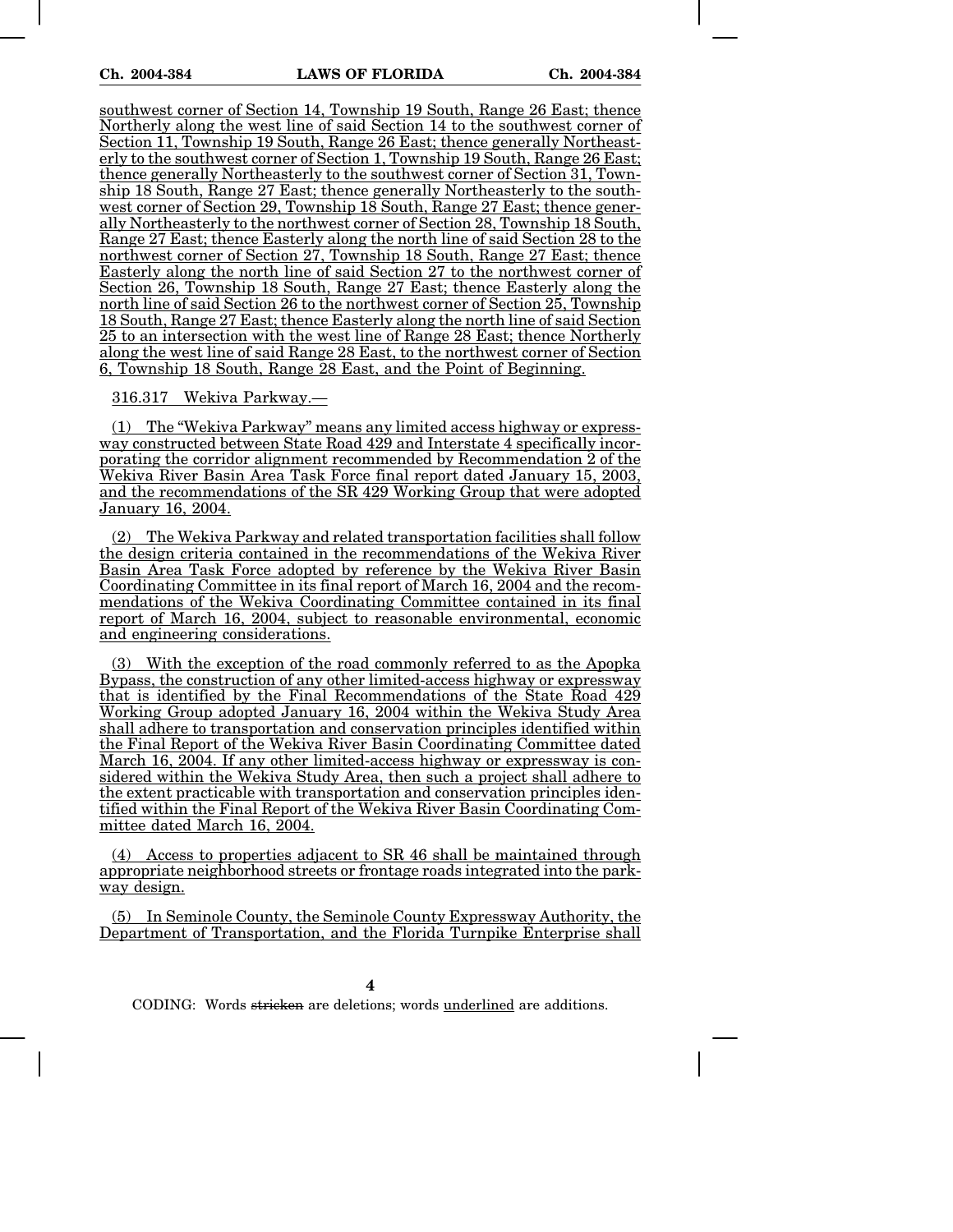locate the precise corridor and interchanges for the Wekiva Parkway consistent with the legislative intent expressed in this act and other provisions of this act.

(6) The Orlando-Orange County Expressway Authority is hereby granted the authority to act as a third-party acquisition agent, pursuant to s. 259.041 on behalf of the Board of Trustees or chapter 373 on behalf of the governing board of the St. Johns River Water Management District, for the acquisition of all necessary lands, property and all interests in property identified herein, including fee simple or less-than-fee simple interests. The lands subject to this authority are identified in paragraph 10.a., State of Florida, Office of the Governor, Executive Order 03-112 of July 1, 2003, and in Recommendation 16 of the Wekiva Basin Area Task Force created by Executive Order 2002-259, such lands otherwise known as Neighborhood Lakes, a 1,587+/- acre parcel located in Orange and Lake Counties within Sections 27, 28, 33 and 34 of Township 19 South, Range 28 East, and Sections 3, 4, 5 and 9 of Township 20 South, Range 28 East; Seminole Woods/ Swamp, a 5,353+/- acre parcel located in Lake County within Section 37, Township 19 South, Range 28 East; New Garden Coal; a 1,605+/- acre parcel in Lake County within Sections 23, 25, 26, 35 and 36, Township 19 South, Range 28 East; Pine Plantation, a 617+/- acre tract consisting of eight individual parcels within the Apopka City limits. The Department of Transportation, the Department of Environmental Protection, the St. Johns River Water Management District, and other land acquisition entities shall participate and cooperate in providing information and support to the third-party acquisition agent. The land acquisition process authorized by this paragraph shall begin no later than December 31, 2004. Acquisition of the properties identified as Neighborhood Lakes, Pine Plantation, and New Garden Coal, or approval as a mitigation bank shall be concluded no later than December 31, 2010. Department of Transportation and Orlando-Orange County Expressway Authority funds expended to purchase an interest in those lands identified in this subsection shall be eligible as environmental mitigation for road construction related impacts in the Wekiva Study Area.

(a) Acquisition of the land described in this section is required to provide right of way for the Wekiva Parkway, a limited access roadway linking State Road 429 to Interstate 4, an essential component in meeting regional transportation needs to provide regional connectivity, improve safety, accommodate projected population and economic growth, and satisfy critical transportation requirements caused by increased traffic volume growth and travel demands.

(b) Acquisition of the lands described in this section is also required to protect the surface water and groundwater resources of Lake, Orange, and Seminole counties, otherwise known as the Wekiva Study Area, including recharge within the springshed that provides for the Wekiva River system. Protection of this area is crucial to the long term viability of the Wekiva River and springs and the central Florida region's water supply. Acquisition of the lands described in this section is also necessary to alleviate pressure from growth and development affecting the surface and groundwater resources within the recharge area.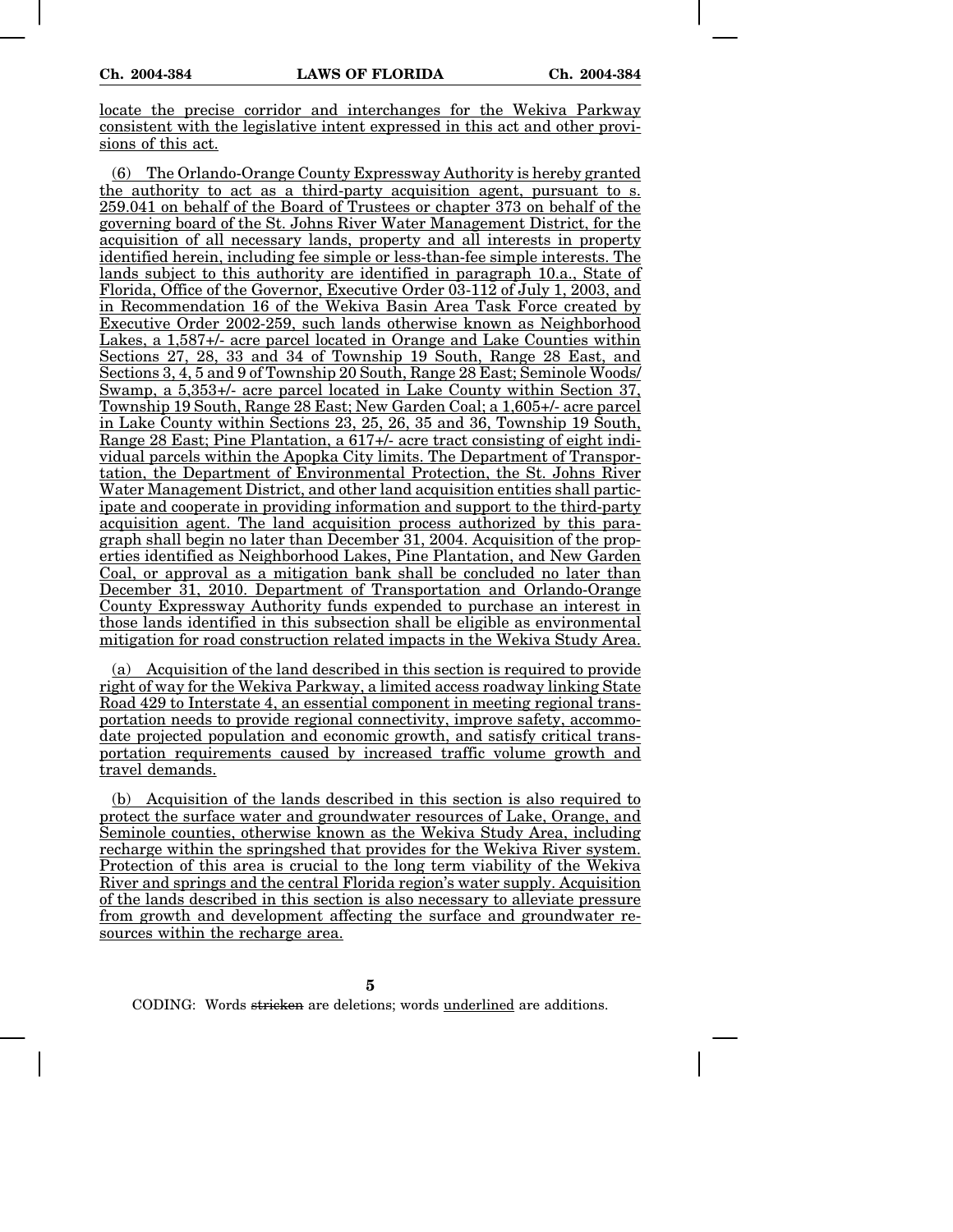(c) Lands acquired pursuant to this section that are needed for transportation facilities for the Wekiva Parkway shall be determined not necessary for conservation purposes pursuant to ss. 253.034(6) and 373.089(5) and shall be transferred to or retained by the Orlando-Orange County Expressway Authority or the Department of Transportation upon reimbursement of the full purchase price and acquisition costs.

The Department of Transportation, the Department of Environmental Protection, the St. Johns River Water Management District, Orlando-Orange County Expressway Authority and other land acquisition entities shall cooperate and establish funding responsibilities and partnerships by agreement to the extent funds are available to the various entities. Properties acquired with Florida Forever funds shall be in accordance with s. 259.041 or chapter 373. The Orlando-Orange County Expressway Authority shall acquire land in accordance with this section of law to the extent funds are available from the various funding partners, but shall not be required nor assumed to fund the land acquisition beyond the agreement and funding provided by the various land acquisition entities.

(8) The Department of Environmental Protection and the St. Johns River Water Management District shall give the highest priority to the acquisition of the lands described and identified in subsection (6) for Florida Forever purchases.

369.318 Studies.—

(1) The Department of Environmental Protection shall study the efficacy and applicability of water quality and wastewater treatment standards needed to achieve nitrogen reductions protective of surface and groundwater quality within the Wekiva Study Area and report to the Governor and the Department of Community Affairs no later than December 1, 2004. Based on the December 2004 report, the Department of Environmental Protection shall, if appropriate, by March 1, 2005, initiate rulemaking to achieve nitrogen reductions protective of surface and groundwater quality or recommend any additional statutory authority needed to implement the report recommendations.

(2) The Department of Health, in coordination with the Department of Environmental Protection, shall study the efficacy and applicability of onsite disposal system standards needed to achieve nitrogen reductions protective of groundwater quality within the Wekiva Study Area including publicly owned lands and report to the Governor and the Department of Community Affairs no later than December 1, 2004. Based on the December 2004 report, the Department of Health shall, if appropriate, by March 1, 2005, initiate rulemaking to achieve nitrogen reductions protective of water quality or recommend legislation for any additional statutory authority needed to implement the report recommendations. The study shall consider:

(a) For new developments within the Wekiva Study Area and any existing development within the Wekiva River Protection Area using onsite disposal systems, a more stringent level of wastewater treatment, including, but not limited to, the use of multiple tanks to combine aerobic and anaerobic treatment to reduce the level of nitrates.

**6**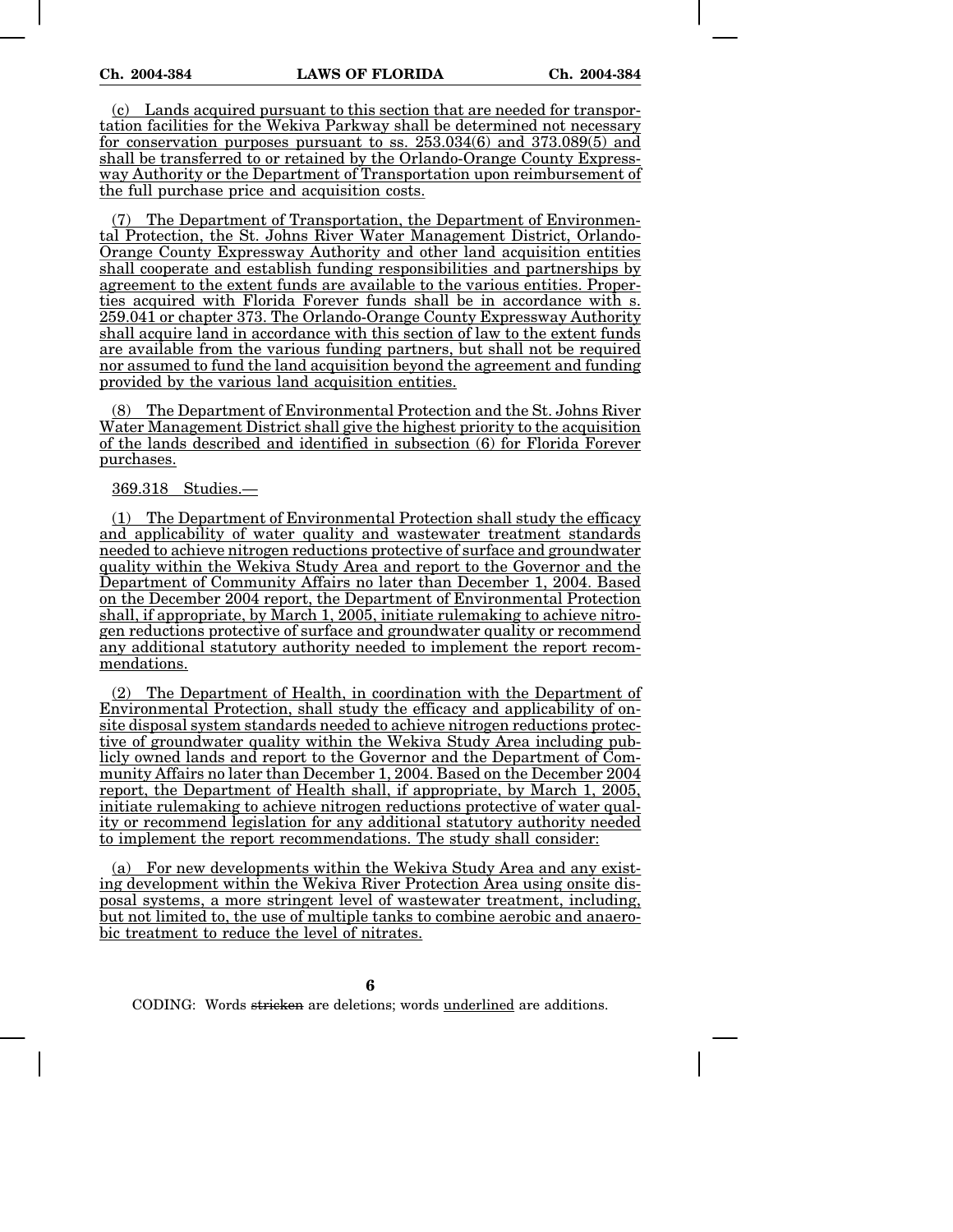(b) The implementation of a septic tank maintenance and inspection program which includes upgrading certain onsite disposal systems permitted prior to 1982 to meet minimum Department of Health standards; replacement of failing systems and systems not meeting current standards; and providing funding mechanisms for supporting a septic tank inspection and maintenance program.

(3) The St. Johns River Water Management District shall initiate rulemaking to:

(a) Amend the recharge criteria in Rule 40C-41.063(3), Florida Administrative Code, to apply to all recharge lands within the Wekiva Study Area.

(b) Adopt a consolidated environmental resources permit/consumptive use permit for projects that require both an environmental resource permit and a consumptive use permit that involve irrigation of urban landscape, golf course or recreational areas.

(4) By March 1, 2005, the St. Johns River Water Management District in conjunction with the Department of Environmental Protection, shall initiate rulemaking to amend the recharge criteria in Rule 40C-41.063(3), Florida Administrative Code, to provide that the post-development recharge volume conditions within the Wekiva Study Area approximate predevelopment recharge volume conditions. The district shall study and undertake this rulemaking to accomplish this standard on a developmentspecific basis. The rule shall permit the utilization of existing permitted municipal master stormwater systems with adequate capacity to meet the new standards in lieu of onsite retention and shall provide applicants with the ability to submit appropriate geotechnical information demonstrating that a specific site is not within a most effective recharge area of the Wekiva springshed.

(5) The St. Johns River Water Management District shall complete an assessment of the significance of water uses below the current consumptive use permit thresholds in the Wekiva Study Area to determine if rulemaking should be initiated to lower consumptive use permit thresholds.

(6) The St. Johns River Water Management District shall conduct an analysis of the impact of redevelopment projects in the Wekiva River basin upon aquifer recharge and shall consider whether to adopt a rule amendment to require those redevelopment projects exceeding a specified threshold to meet the Wekiva Basin recharge criteria. The effect of redevelopment upon aquifer recharge shall be analyzed and then the costs of regulation shall be analyzed.

(7) By December 1, 2007, the St. Johns River Water Management District shall update the minimum flows and levels standards for Rock Springs and Wekiva Springs. Further, the district shall revise the consumptive use permit thresholds in the Wekiva Study Area to address proposed water withdrawals above 50,000 gallons per day. Revisions to the consumptive use thresholds shall provide for a general permit, if possible, and include a transition period that allows continued access to water supply for users that were not previously subject to the permitting process.

**7**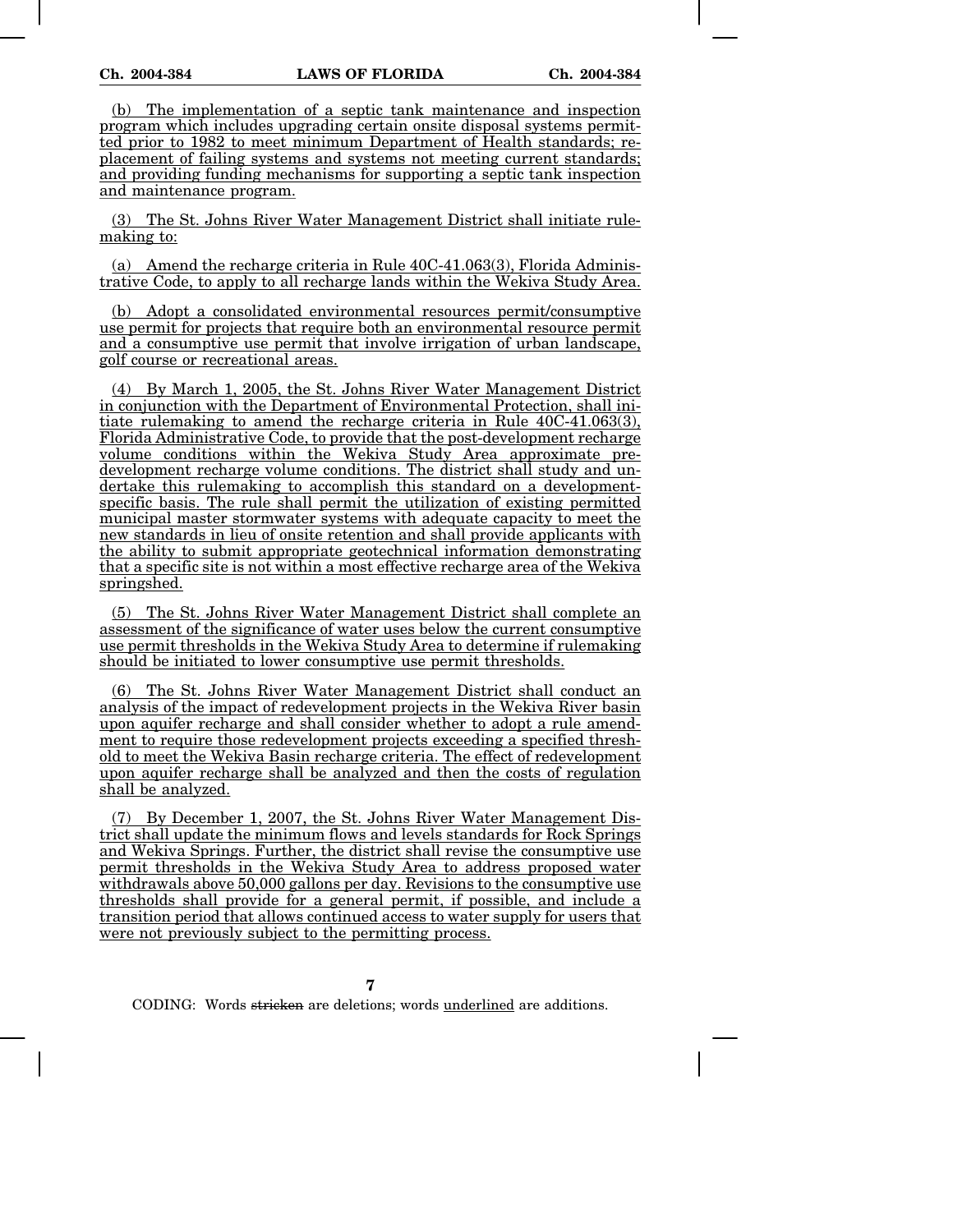(8) By December 1, 2005, the St. Johns River Water Management District shall establish pollution load reduction goals for the Wekiva Study Area to assist the Department of Environmental Protection in adopting total maximum daily loads for impaired waters within the Wekiva Study Area by December 1, 2006.

(9) The Department of Agriculture and Consumer Services shall be the lead agency in coordinating the reduction of agricultural nonpoint sources of pollution. The Department of Agriculture and Consumer Services shall study, and if necessary, initiate rulemaking to implement new or revised best management practices for improving and protecting water bodies, including those basins with impaired water bodies addressed by the Total Maximum Daily Loads Program.

369.319 Master stormwater management plan.—Each local government within the Wekiva Study Area shall develop a master stormwater management plan that: assesses existing problems and deficiencies in the community; identifies projects to meet long-range needs; establishes priorities to address existing deficiencies; establishes measures to address redevelopment; establishes a schedule to complete needed improvements; evaluates the feasibility of stormwater reuse; and includes requirements for inspection and maintenance of facilities. The plan shall also identify a funding source, such as a stormwater utility fee, to fund implementation of the plan and maintenance program. In addition, the local government shall establish a water reuse and irrigation program that allows for reuse of stormwater on a site basis for development over a size threshold to be determined by the local government or on a jurisdiction-wide basis to minimize pumpage of groundwater for nonpotable usage.

369.320 Wastewater facility plan.—

(1) Local governments within the Wekiva Study Area shall develop a wastewater facility plan for joint planning areas and utility service areas where central wastewater systems are not readily available. The facility plan shall include: the delineation of areas within the utility service area that are to be served by central facilities within 5 years; a financially feasible schedule of improvements; an infrastructure work plan to build the facilities needed to implement the facility plan, including those needed to meet enhanced treatment standards adopted by the Department of Environmental Protection; and a phase-out of existing onsite septic tank systems where central facilities are available. The term available shall be interpreted consistent with the definition of s.  $381.0065(2)(a)$ . The facility plan shall also include a long-range component addressing service of the joint planning area or utility service area. In addition, local governments shall establish a water reuse program that allows for reuse of reclaimed water on a site-bysite basis for development over a size threshold to be determined by the local government or on a jurisdiction-wide basis to minimize pumpage of groundwater for nonpotable usage.

(2) Local governments shall update their wastewater facility plans required in subsection (1) where the Total Maximum Daily Loads Program requires reductions in point source pollutants for a basin or as required by legislation for enhanced treatment standards.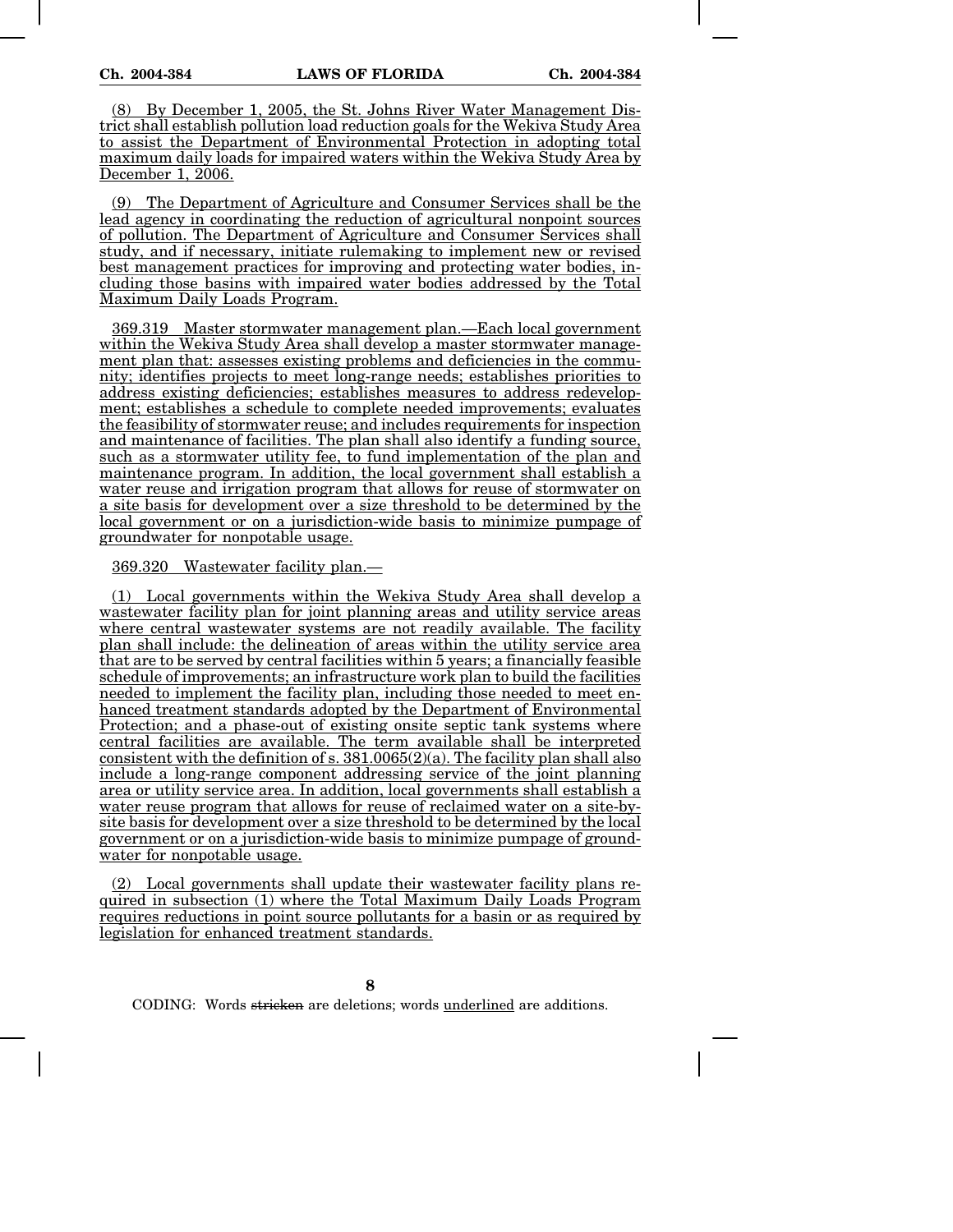369.321 Comprehensive plan amendments.—By January 1, 2006, each local government within the Wekiva Study Area shall amend its local government comprehensive plan to include the following:

(1) Local governments hosting an interchange on the Wekiva Parkway shall adopt an interchange land use plan into their comprehensive plans. Each interchange land use plan shall address: appropriate land uses and compatible development; secondary road access; access management; rightof-way protection; vegetation protection and water conserving landscaping; and the height and appearance of structures and signage. Local governments within which the Wekiva Parkway is planned shall amend their local government comprehensive plan to include the Wekiva Parkway.

(2) Local governments shall amend the appropriate elements of the comprehensive plan, including the capital improvements element, to ensure implementation of the master stormwater management plan.

(3) Local governments shall amend their comprehensive plans to establish land use strategies that optimize open space and promote a pattern of development on a jurisdiction-wide basis that protects the most effective recharge areas, karst features, and sensitive natural habitats including Longleaf Pine, Sand Hill, Sand Pine, and Xeric Oak Scrub. Such strategies shall recognize property rights and the varying circumstances within the Wekiva Study Area, including rural and urban land use patterns. Local comprehensive plans shall map, using best available data from the St. Johns River Water Management District and the Fish and Wildlife Conservation Commission, recharge areas and sensitive upland habitats for this purpose. Local governments shall have flexibility to achieve this objective through comprehensive plan strategies that may include, but are not limited to:

(a) Coordinated greenway plans;

(b) Dedication of conservation easements;

(c) Land acquisition;

(d) Clustering of development;

(e) Density credits and density incentives which result in permanent protection of open space; and

(f) Low to very low density development.

(4) An up-to-date 10-year water supply facility work plan for building potable water facilities necessary to serve existing and new development and for which the local government is responsible as required by paragraph 163.3177(6)(c).

(5) Comprehensive plans and comprehensive plan amendments adopted by the local governments to implement this section shall be reviewed by the Department of Community Affairs pursuant to s. 163.3184, and shall be exempt from the provisions of s. 163.3187(1).

**9**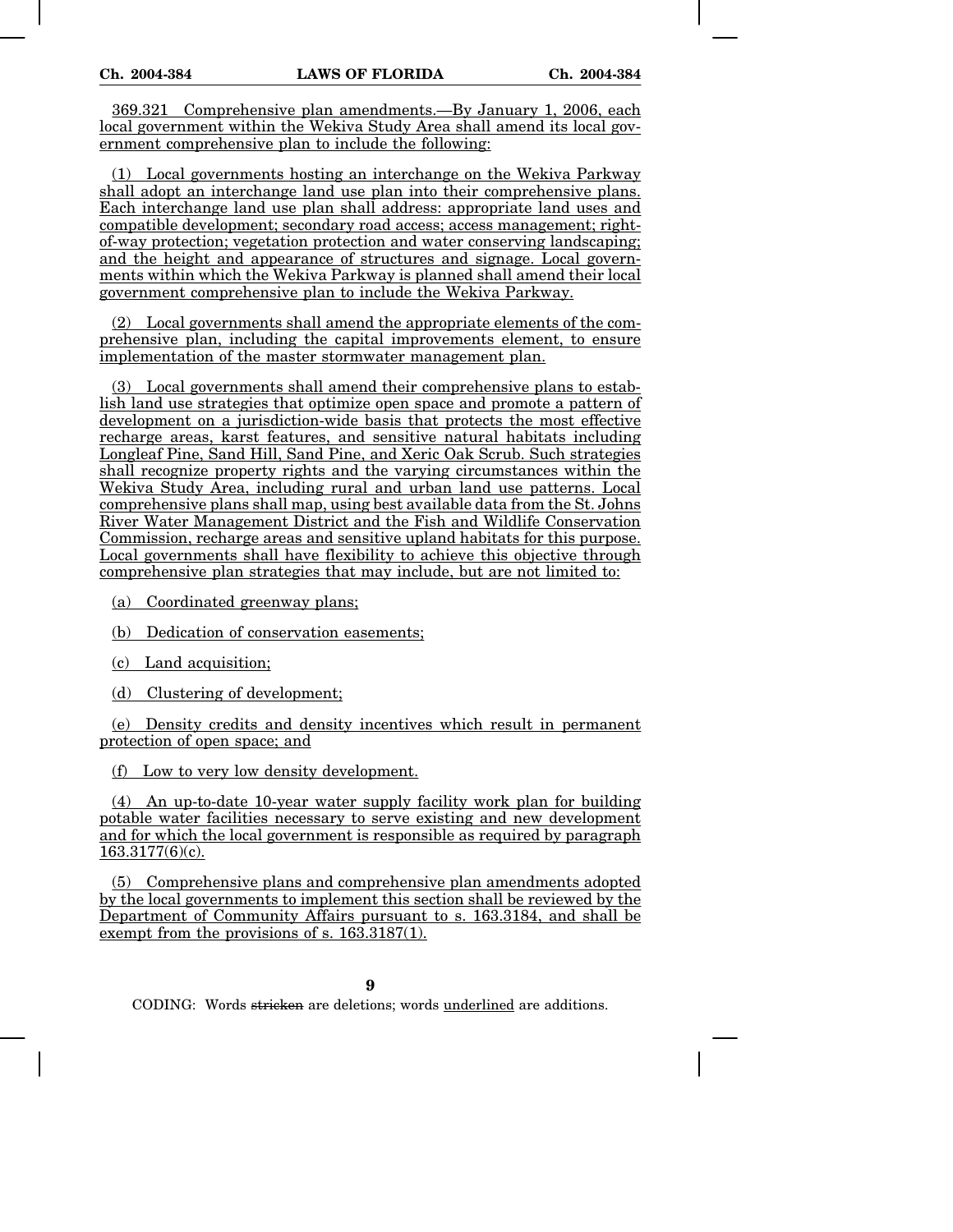(6) Implementing land development regulations shall be adopted no later than January 1, 2007.

(7) During the period prior to the adoption of the comprehensive plan amendments required by this act, any local comprehensive plan amendment adopted by a city or county that applies to land located within the Wekiva Study Area shall protect surface and groundwater resources and be reviewed by the Department of Community Affairs, pursuant to chapter 9J-5, Florida Administrative Code, using best available data, including the information presented to the Wekiva River Basin Coordinating Committee.

369.322 Coordination of land use and water supply within the Wekiva Study Area.—

(1) In their review of local government comprehensive plan amendments for property located within the Wekiva Study Area pursuant to s. 163.3184, the Department of Community Affairs and the St. Johns River Water Management District shall assure that amendments that increase development potential demonstrate that adequate potable water consumptive use permit capacity is available.

(2) Local governments located within the Wekiva Study Area shall coordinate with the St. Johns River Water Management District and other public and private utilities, on a countywide or multicounty basis, to implement cooperative solutions for development of alternative water sources necessary to supplement groundwater supplies consistent with the St. Johns River Water Management District Regional Water Supply Plan.

(3) In recognition of the need to balance resource protection, existing infrastructure and improvements planned or committed as part of approved development, consistent with existing municipal or county comprehensive plans and economic development opportunities, planned community development initiatives that assure protection of surface and groundwater resources while promoting compact, ecologically and economically sustainable growth should be encouraged. Small area studies, sector plans, or similar planning tools should support these community development initiatives. In addition, the Department of Community Affairs may make available best practice guides that demonstrate how to balance resource protection and economic development opportunities.

369.323 Compliance.—Comprehensive plans and plan amendments adopted by the local governments within the Wekiva Study Area to implement this act shall be reviewed for compliance by the Department of Community Affairs.

369.324 Wekiva River Basin Commission.—

(1) The Wekiva River Basin Commission is created to monitor and ensure the implementation of the recommendations of the Wekiva River Basin Coordinating Committee for the Wekiva Study Area. The East Central Florida Regional Planning Council shall provide staff support to the commission with funding assistance from the Department of Community Affairs. The commission shall be comprised of a total of 19 members appointed by the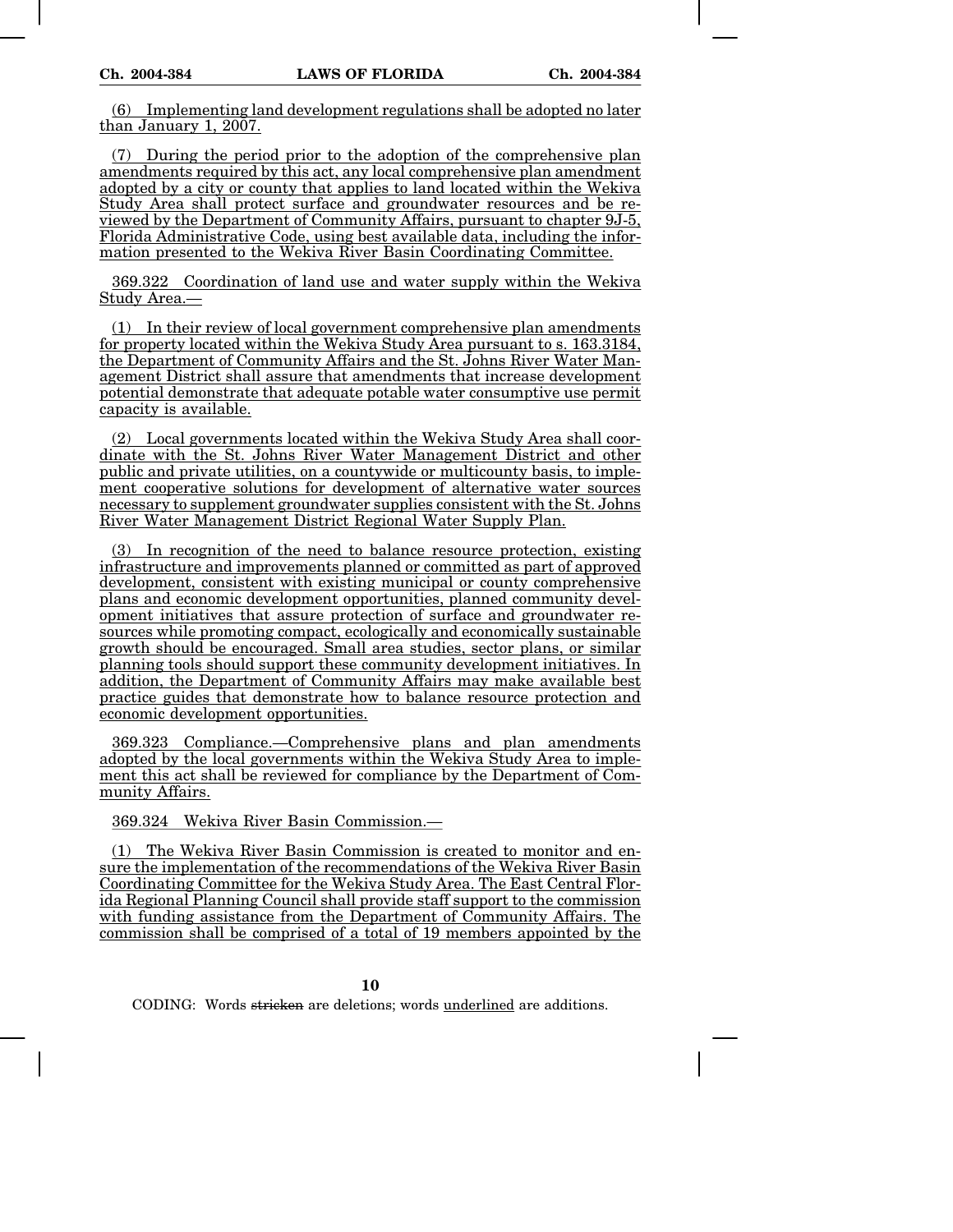Governor, 9 of whom shall be voting members and 10 shall be ad hoc nonvoting members. The voting members shall include:

(a) One member of each of the Boards of County Commissioners for Lake, Orange, and Seminole Counties.

(b) One municipal elected official to serve as a representative of the municipalities located within the Wekiva Study Area of Lake County.

(c) One municipal elected official to serve as a representative of the municipalities located within the Wekiva Study Area of Orange County.

(d) One municipal elected official to serve as a representative of the municipalities located within the Wekiva Study Area of Seminole County.

(e) One citizen representing an environmental or conservation organization, one citizen representing a local property owner, a land developer, or an agricultural entity, and one at-large citizen who shall serve as chairman of the council.

(f) The ad hoc nonvoting members shall include one representative from each of the following entities:

1. St. Johns River Management District.

2. Department of Community Affairs.

3. Department of Environmental Protection.

4. Department of Health.

5. Department of Agriculture and Consumer Services.

6. Fish and Wildlife Conservation Commission.

7. Department of Transportation.

8. MetroPlan Orlando.

9. Orlando-Orange County Expressway Authority.

10. Seminole County Expressway Authority.

(2) Voting members shall serve 3-year, staggered terms, and shall serve without compensation but shall serve at the expense of the entity they represent.

(3) Meetings of the commission shall be held in Lake, Orange, or Seminole county at the call of the chairman, but shall meet at least twice a year.

(4) To assist the commission in its mission, the East Coast Regional Planning Council, in coordination with the applicable regional and state agencies, shall serve as a clearinghouse of baseline or specialized studies through modeling and simulation, including collecting and disseminating data on the demographics, economics, and the environment of the Wekiva

### **11**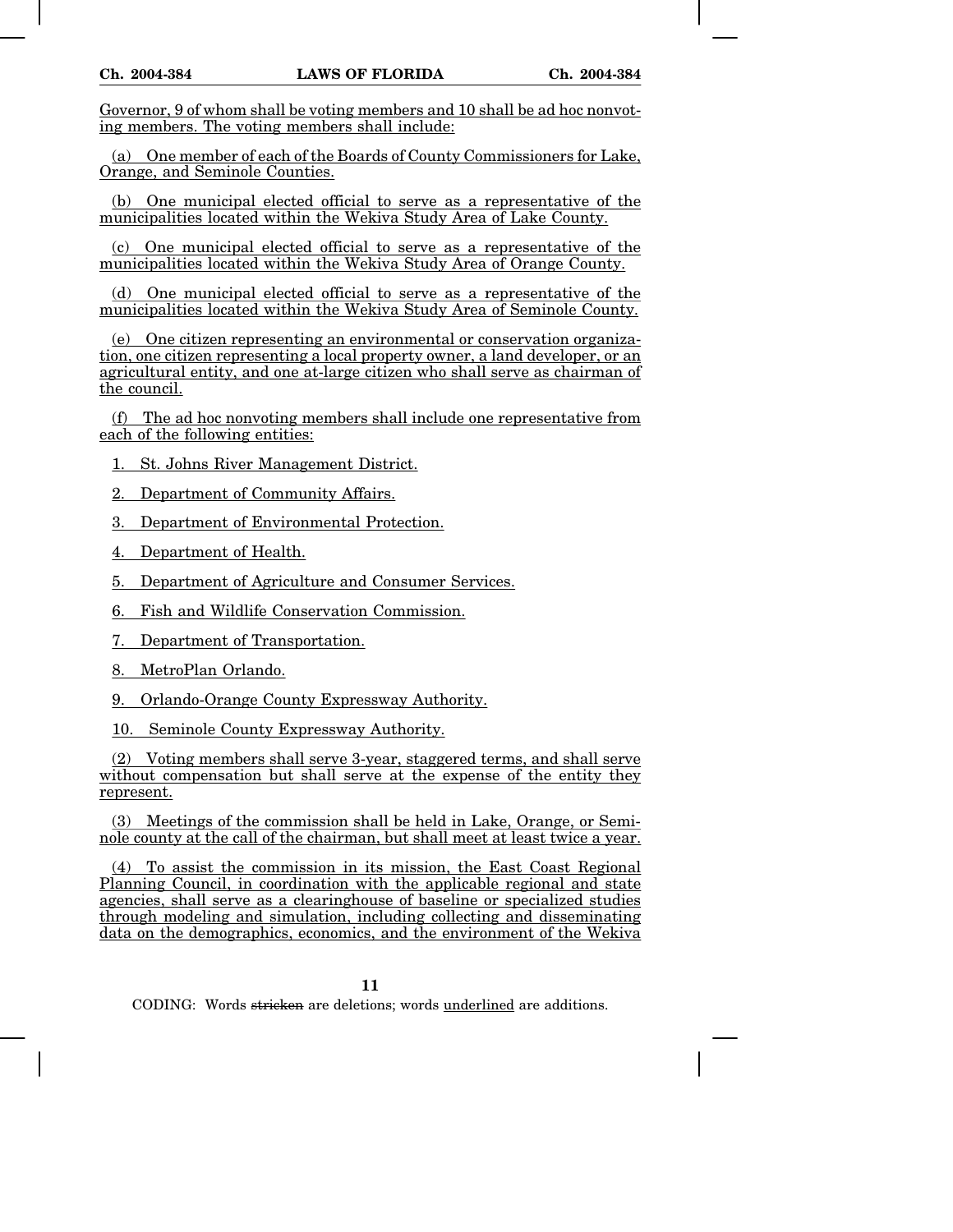Study Area including the changing conditions of the Wekiva River surface and groundwater basin and associated influence on the Wekiva River and the Wekiva Springs.

(5) The commission shall report annually, no later than December 31 of each year, to the Governor, the President of the Senate, the Speaker of the House of Representatives, and the Department of Community Affairs on implementation progress.

Section 2. Paragraph (b) of subsection (1) of section 163.3184, Florida Statutes, is amended to read:

163.3184 Process for adoption of comprehensive plan or plan amendment.—

(1) DEFINITIONS.—As used in this section, the term:

(b) "In compliance" means consistent with the requirements of ss. 163.3177, 163.31776, when a local government adopts an educational facilities element, 163.3178, 163.3180, 163.3191, and 163.3245, with the state comprehensive plan, with the appropriate strategic regional policy plan, and with chapter 9J-5, Florida Administrative Code, where such rule is not inconsistent with this part and with the principles for guiding development in designated areas of critical state concern and with part III of chapter 369, where applicable.

Section 3. Section 348.7546, Florida Statutes, is created to read:

348.7546 Wekiva Parkway, construction authorized; financing.—Notwithstanding s. 338.2275, the Orlando-Orange County Expressway Authority is hereby authorized to exercise its condemnation powers, construct, finance, operate, own, and maintain the Wekiva Parkway as part of the authority's long-range capital improvement plan. The "Wekiva Parkway" means any limited access highway or expressway constructed between State Road 429 and Interstate 4 specifically incorporating the corridor alignment recommended by Recommendation 2 of the Wekiva River Basin Area Task Force final report dated January 15, 2003, and the recommendations of the SR 429 Working Group that were adopted January 16, 2004. This project may be financed with any funds available to the authority for such purpose or revenue bonds issued by the authority under s. 11, Article VII of the State Constitution and s.  $348.755(1)(b)$ .

Section 4. Section 348.7547, Florida Statutes, is created to read:

348.7547 Maitland Boulevard Extension and Northwest Beltway Part A Realignment construction authorized; financing.—Notwithstanding s. 338.2275, the Orlando-Orange County Expressway Authority is hereby authorized to exercise its condemnation powers, construct, finance, operate, own, and maintain the portion of State Road 414 know as the Maitland Boulevard Extension and the realigned portion of the Northwest Beltway Part A as part of the authority's long-range capital improvement plan. The Maitland Boulevard Extension will extend from the current terminus of State Road 414 at U.S. 441 west to State Road 429 in west Orange County.